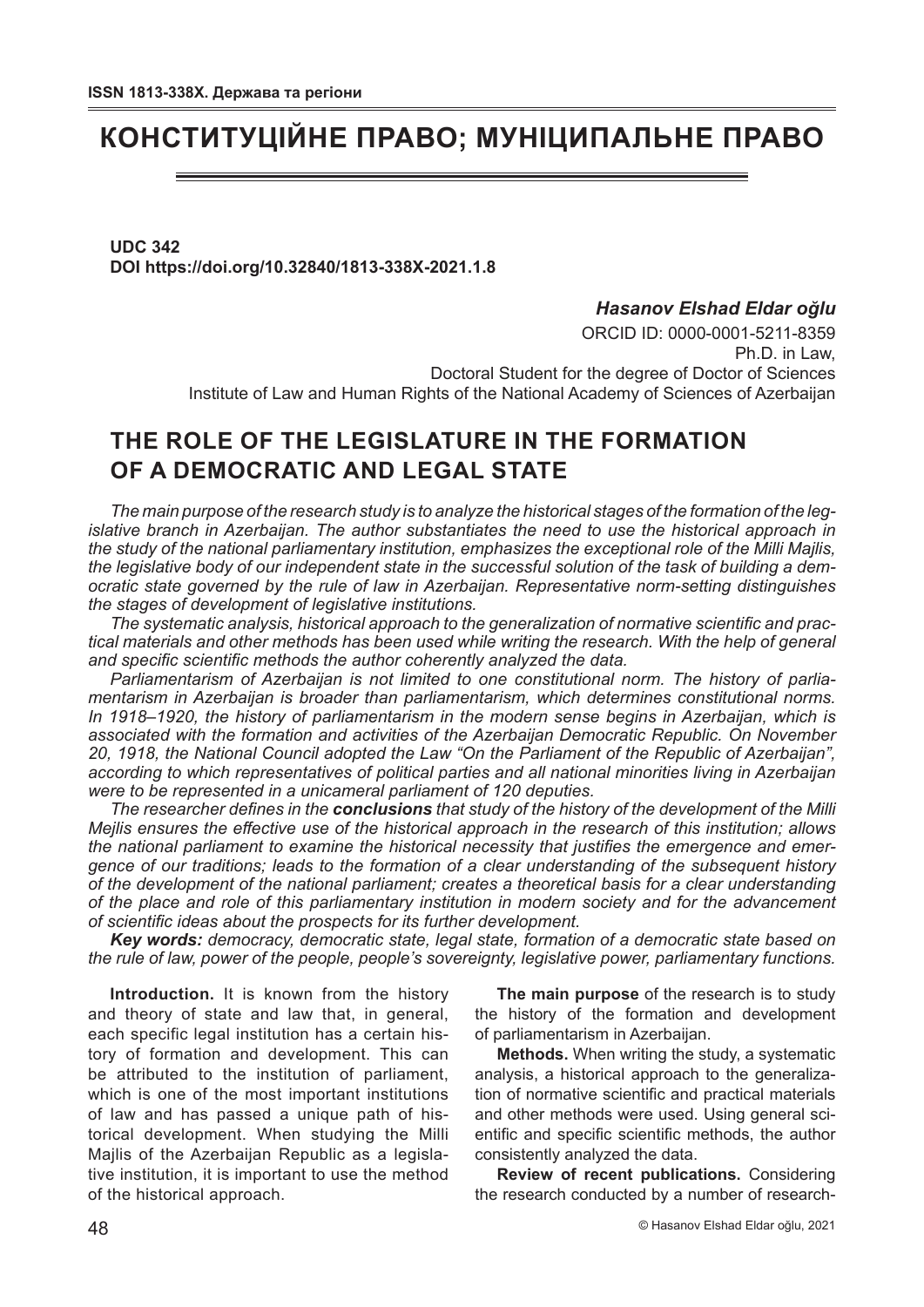ers on this topic, the following can be noted. S.A. Mirzaev notes that, although the activities of the parliament in the state structure of Azerbaijan are assessed from various historical, legal and political aspects, in general it is assigned a special role in the process of state building. To fully understand the place of the Azerbaijani parliament in society and its role in public administration, it is necessary to consider the development of parliamentarism in the country. According to T. Islamov, the traditions of parliamentarism in Azerbaijan are rooted in the development of this institution in Russia, correspond to the same historical chronicle when the first parliament in tsarist Russia, the State Duma, was created. Despite the fact that the history of parliamentarism in Azerbaijan is not as centuries old as in a number of European countries, during this century it has been enriched with its national characteristics and political diversity.

**Presentation of the main text.** Democracy means rule by the people, in which the people are the only source of power. Speaking about the essence of democracy – people's power, it should be noted that democracy (demos – people, kratos – rule) is a Greek word meaning "power of the people" or "rule of the people". "The will of the people is the only basis of a democratic state, and the mandate for state power and the change in its form comes from it" [3].

A.I. Asadov points out that in Athens, "democracy" meant "the rule of the common people". Thus, the word "demos" in ancient Greek meant not "people", "the entire population", but "non-aristocratic", "ignoble people" and separated the children of noble fathers – the Eupadrides – from the rest of the population. It is interesting that in ancient Greece the same event was originally called both "democracy" and "demagoguery", and approximately the same people were called "democrats" and "demogogues" [2].

Most people take part in running a democratic state. The main factors of democratic governance are: the rule of law, separation of powers, freedom of choice, election of key state bodies, equality of rights and opportunities of citizens in government, multiparty system, pluralism of opinions, establishment of the rule of law and civil society, decision-making by the majority, freedom of speech and press [8, p. 21].

Aristotle argued that there are different types of democracy: "The first type of democracy is equality. Equality is the basic law for this type of democracy and does not give any advantage to the poor or the rich; the supreme power is not

concentrated in either one or the other, both sides are equal. If freedom and equality are important factors in democracy, this is manifested in the fact that everyone should participate in the government. Such a state structure is democratic, because in a democracy the people remain in the majority, and their decisions are final. This is a kind of democracy <...> Another type of democracy is the establishment of a small property qualification for wealth in order to maintain a position. Those who receive such qualifications can take up the position, and those who have lost it are dismissed. The third type of democracy implies that all citizens have the right to hold a position, but only the law rules. The fourth type of democracy still provides for the right of the citizen to hold a position and provides the rule of law. The fifth type of democracy presupposes the supreme power of the common people, not the law" [8, p. 22].

It is clear that democracy presupposes the supremacy of the will of the people, the power of government to enact laws, including laws of a higher nature, and the ability of people to exercise this power directly and on an equal basis in a representative manner. Democracy is a government in which the power of the people is ruled by the people, where the supreme power is entrusted to the people and is governed independently by the people or by representatives elected by the people on the basis of a free electoral system. According to US President Abraham Lincoln: "Democracy is direct self-government, over all the people, for all the people, by all the people" [18, p. 49].

The transformation of democracy into a fundamental direction in the development of society led to the development of democratic institutions in the political sphere and the formation of democratic political regimes. A number of principles underlie the development of democracy and a democratic political regime. One of these principles is the principle of the sovereignty of the people. The idea behind this principle was formed during the bourgeois revolutions in European countries. According to the idea of the sovereignty of the people, the source of political power is the people, and in this sense people do not depend on the will of individual and group subjects of political relations, are independent in expressing their will, and there is no higher will that could prevail. The implementation of this principle is connecting with the following:

− powers of establishment and constitutional power belong to the people;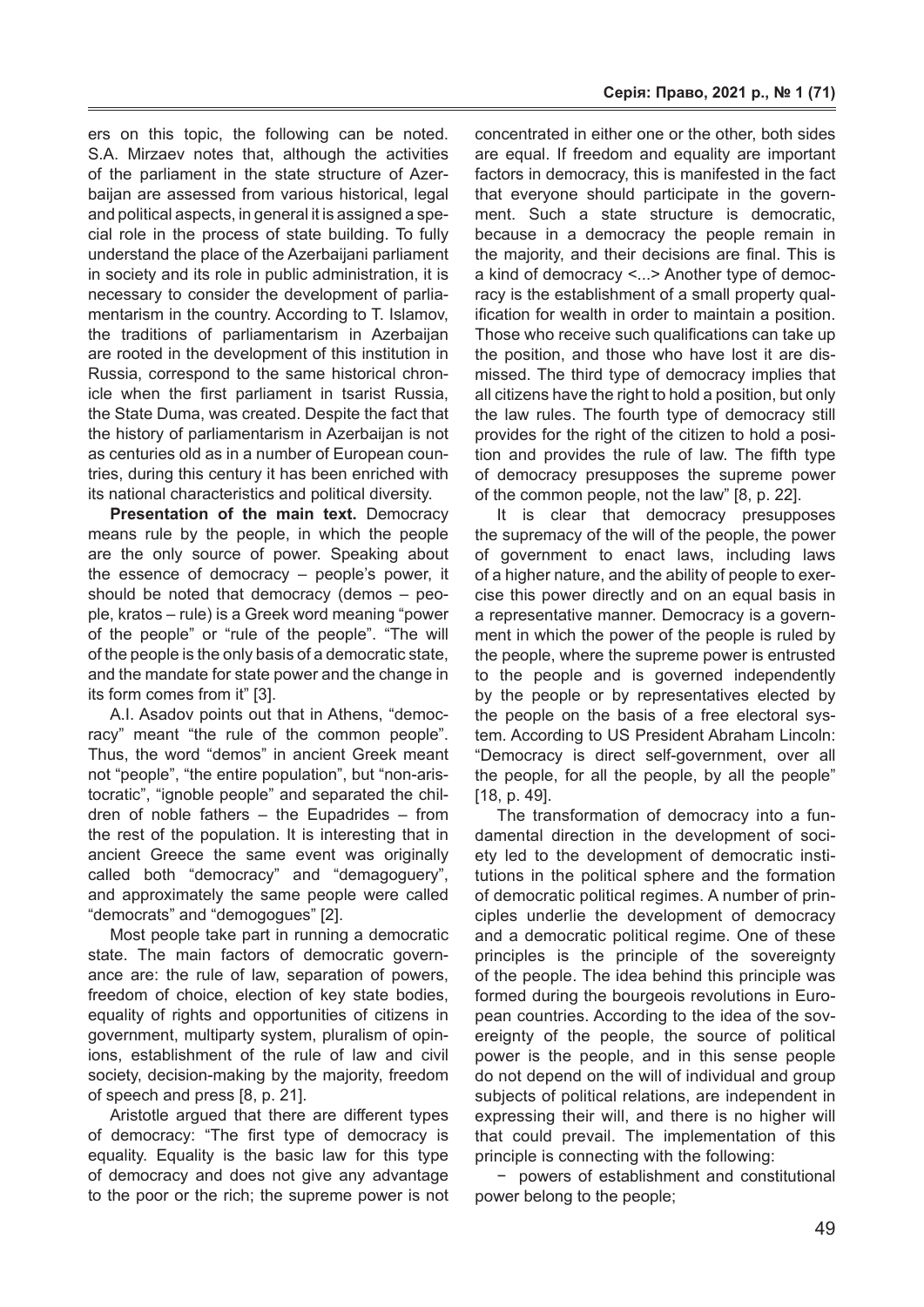− people regularly elect their representatives and replace them with others;

− direct participation of the people in the adoption of laws through referendums;

− recognition by the people of the power of the government and, consequently, its legitimacy [6, p. 300–301].

Another principle associated with the idea of people's sovereignty is the principle of representation. The principle of representation presupposes the formation of a representative democracy. In large societies, it is almost impossible for every member of society to directly participate in the solution of political and social issues, so making decisions on relevant issues remains at the discretion of the competent authorities. As a result, people's participation in the exercise of power through elected representatives has become one of the important requirements of democracy. Thus, a mechanism has been formed to express the will and common interests of people through representative political institutions. The use of the principle of representation extends to other elements of representative democracy – a whole complex of parties, elections and other institutions was created. The implementation of the principle of representation in a democratic spirit depends on the observance of the principle of equality [6, p. 301]. The principle of equality includes equal participation of all citizens in political processes.

The main requirement of the feature on the participation of citizens in government on the basis of equality is expressed in the fairness of the electoral right. In a democratic society, all citizens are guaranteed equal rights and opportunities both in voting and in elections. The equality of rights to citizens' participation in government is manifested in their participation in the struggle for power by creating political parties, various public organizations, expressing their views, and influence in one or another form on the government. Thus, the principle of equality of citizens in the government is enshrined by the state in Articles 25, 54, 55 and others of the Constitution of the Republic of Azerbaijan. The provisions of Article 25 include the right of citizens to equality, Article 54 – the right to participate in the political life of society and the state, and Article 55 – the right to participate in ruling the state. Decisions are made by the majority, regardless of the form in which the people's power is manifested. Although the concept of the majority, required in democratic procedures, especially in the formation of the structure of state power, in some cases is relative, in a democracy the gov-

ernment is the expression of the will of the majority [9, p. 68–73].

The inclusion of provisions on popular sovereignty and the forms of its implementation directly into the text of the constitution provides the basis for characterizing the principle of popular sovereignty and the institutions that serve to implement this principle in practice, as signs of the democratic legal state. Most modern theorists of our time ascribe to the principles of a democratic state: the rule of the people, the division of power into legislative, executive and judicial, political diversity, local self-government. As statehood develops, democracy is increasingly seen in the context of its representative forms. A state structure in which power belongs to elected representatives and all people have equal electoral right is characterized as a democratic state structure [15, p. 101; 10, p. 18]. Of course, a democratic state is a state based on law and the rule of law. From this point of view, a democratic state is a legal state.

It is known from the theory of law that the term "legal state" was first used by Robert von Mohl, the former Minister of Justice of the German Empire [12, p. 335].

In a state governed by the rule of law, the methods of activity of state bodies are based on the rule of law and justice, and the order of relations between them and citizens is determined by law. The law provides that persons whose interests are violated by the adoption of administrative acts should be able to influence them. In the conditions of democratization of society, special attention should be paid to measures to strengthen internal control and responsibility of people in management, administrative methods of management should be replaced by democratic collegial methods and public control [4, p. 43].

Along with the idea of the legal state, mankind also thought about its democratic form of government. The discovery of democracy and the republican form of government that arose in ancient times is the result of these searches. The basis of the rule of law of the state in the world is the Greco-Roman tradition of statehood, consisting of the unity of freedom and the rule of law. This tradition is based on the protection and equal distribution of freedoms regulated by law. In the form of a democratic republic, state power protects, regulates and develops freedom through the law, and the executive, legislative and judicial power is based on the constitution and law, people actively participate in this government, and the dignity, rights and freedoms of citizens are ensured. The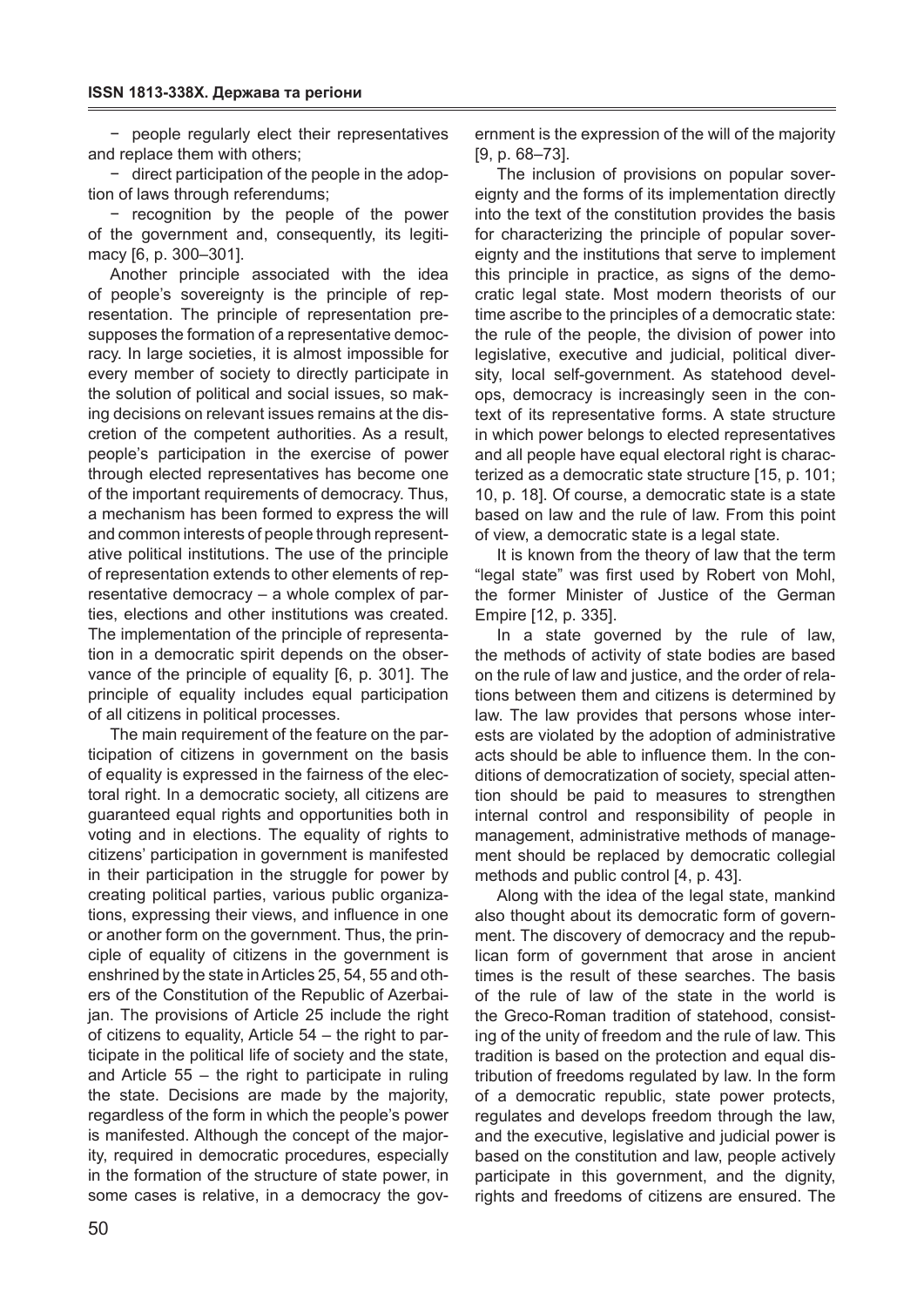basic principles of democracy – the sovereignty of the people, majority rule, representation, pluralism – form the basis of parliamentarism. Parliament is elected by the people and rules on behalf of the people. In its turn, the people realize control over their representatives through elections as a sovereign. The powers of the elected deputies are determined and limited by the constitution, which reflects the national consensus [7, p. 10]. Parliament represents the majority of all socially significant segments of the population; at the same time, the decision-making mechanism is based on the principle of "majority" (with respect for the opinion of the "minority"); and opposition is a necessary institution of parliamentarism.

The concept of "democracy" (rule of the people) is important for characterizing the form of the state, its political regime. This concept determines the structure of the state, therefore, government is carried out by the will of the majority, and the people are the only source of power. In conditions of democracy, the legislative power is exercised by a representative body (national assembly, parliament) elected by the people [5]. Thus, in a democracy, people freely participate in the elections of their ruling elite, their representatives, as well as parliamentarians representing the legislature of the people, and manifest their political will.

The legislative power plays an important role in the realization of political pluralism, one of the important characteristics of a democratic legal state. This government is one of the main mechanisms for the comprehensive and coordinated expression of various political views in society.

Legislative power becomes a necessary element of state power bodies in a democratic legal state, but does not change its content: it expresses existing political views in society as a whole, performs a legislative function in the interests of the people. Therefore, we can agree with the following opinion: everything that is done in a democratic state is done with the consent of the people through its representatives.

As democratic political regimes and democratic political institutions (including, of course, popular representation) develop, the tendency of citizens to control the governing powers of the state to meet the interests and needs of the population becomes more pronounced. Such control can be carried out both directly (through the institution of a referendum, legislative initiatives of the people, etc.) and by delegating powers to its representatives. Consequently, the strengthening

of popular representation as the institutional basis of statehood means the creation of the necessary conditions (including the necessary legislative base) for the activities of representative bodies in the country and, as a result, the approval of its democratic character. The legislative power systematizes the mechanism of interaction between government bodies and citizens, and achieves this by creating a model for ensuring the interests of citizens in the adoption of laws necessary in a truly democratic political regime. The legislative branch becomes a mechanism of interaction between the state and its citizens: people become an integral part of state power from the subject to the government, and the legislative power becomes a link between the state and the citizen, regulating the process of interaction [17, p. 38; 13, p. 35–36].

It follows from the above that legislation is an important tool for building a democratic state based on the rule of law, and a necessary attribute of such a state.

By electing their representatives to the legislative body, people get the opportunity to realize their right to participate in government and influence reforms in the country through the adopted laws.

Legislation plays an important role in further developing dialogue between government and civil society in the context of regular meetings of MPs with their constituents. At these meetings, citizens' appeals are considered, their problems are clarified, and questions are raised before the relevant officials.

The institution of the legislative power is one of the necessary conditions for strengthening civil society. In the modern sense, civil society is a collection of politically active citizens who express their position regarding decisions and actions taken by the state authorities. The participation of citizens in elections to the legislative body creates conditions for the activation of their political positions. And this directly effects on the development of civil society [13, p. 43].

A legislative body empowered to pass laws in the interests of the people must coordinate its activities not only with the interests of the state, but also with the opinion of citizens. This is due to the ambivalent nature of the institution of parliament. Thus, its core is the people's representation (deputies, as a rule, are elected directly by the people), and the external side is the status of the legislative body of state power [16, p. 13]. This point also touches on the essence of the main functions of the parliament and finds its expression here. So, for example, modern German authors [14, p. 155;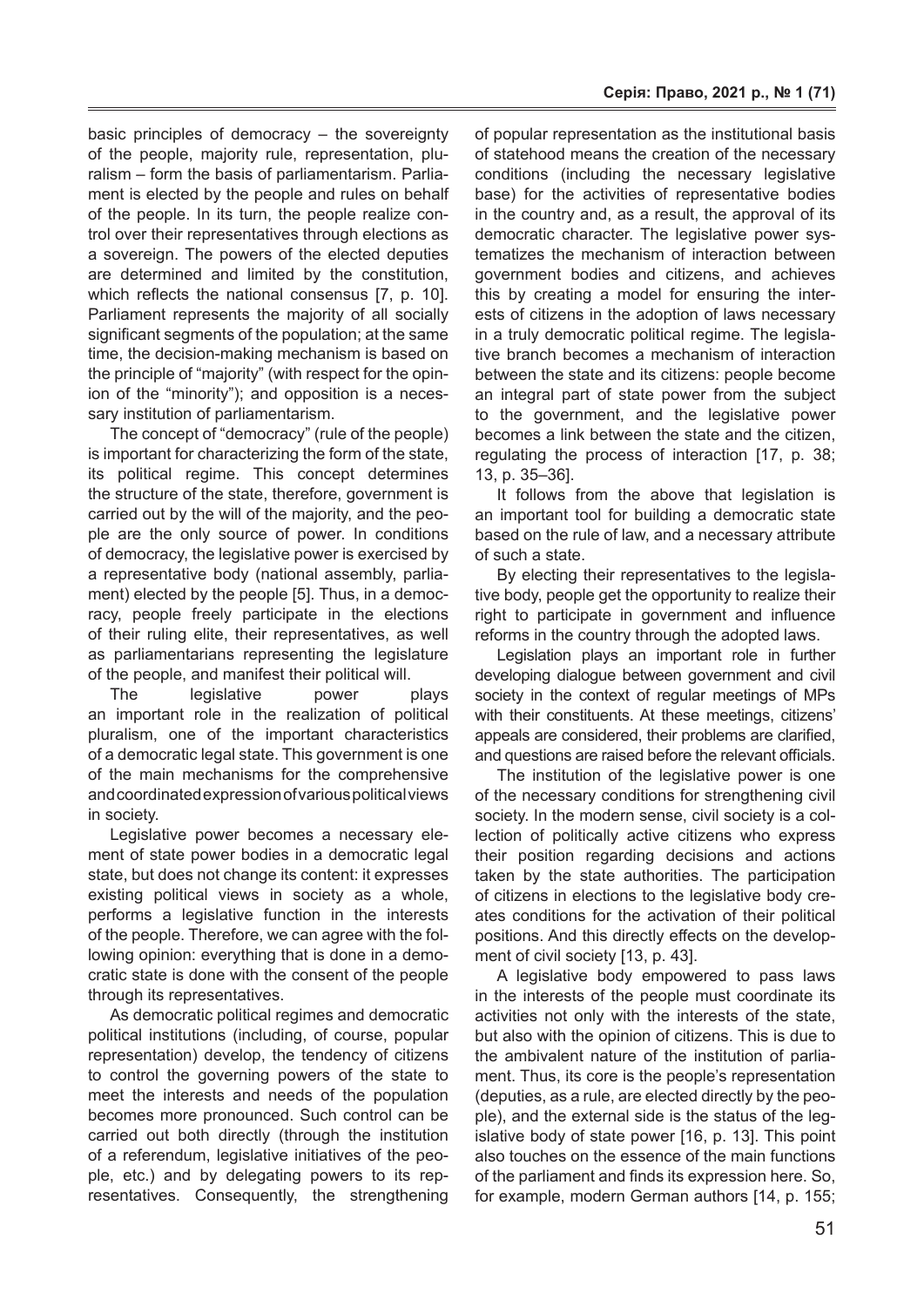11, p. 172–175] distinguish five functions inhering to parliament:

- − legislation;
- − composition of other organs;
- − formation of political will;
- − control over the government;
- − representation of the nation.

As you can see, parliamentarism is one of the essential foundations of modern democracy, being a system of expressing the interests of the people at the state level. In many cases, representative (legislative) power is characterized as an integral principle (attribute) of democratically organized power. For example, V.U. Chirkin specially distinguishes the category of "representative democracy". The author names the most important characteristics of representative democracy [18, p. 249-251]:

− representative bodies in their composition and nature of actions represent the interests of the people;

− representative democratic bodies play a key role in the system of state bodies;

− representative bodies discuss and resolve issues on the basis of real collegiality;

− the elected representatives use the support of the people who elected them and the respect of other government bodies.

The function of parliamentarism is the true implementation of the principle of pluralism in political practice. Elections of parliamentarians on party lists, activities of party factions, including opposition ones, comparison of programmatic views and concepts, political views and positions of various political groups expressing the spectrum of interests and ideas of voters, open competition of factions are specific forms of realizing political pluralism in parliamentary democracy. Parliamentarism is a system of democracy in which, besides the official opposition, there are also groups of civil pressure (lobbies). These pressure groups can represent corporate, national, regional and other interests. Pressure groups create opposition outside parliament. Lobbying for the adoption of important government documents is widespread in the practice of foreign parliaments [7, p. 10].

In our time, parliament has become the main political body operating in the socio-political life of society. Democratization of society, the formation of civil society and legal state are increasingly dependent on the activities of parliament [1, p. 139–140].

**Thus, the generalization of the above allows us to draw the following conclusions.**

1. Legislative power is an important tool for formation a democratic legal state and a necessary attribute of this state. The legislature plays an important role in the realization of political pluralism, one of the important characteristics of a democratic state based on the rule of law. This government is one of the main mechanisms of the comprehensive and coordinated expression of various political views in society.

Electing their representatives to the legislative body, people get the opportunity to exercise their right to participate in ruling the state and influence reforms in the country through the adopted laws.

2. The legislature plays an important role in further developing the dialogue between government and civil society in the context of regular meetings of MPs with their constituents.

3. In general, the following factors can be noted that determine the role of the legislature in formation a democratic state based on the rule of law:

− the collegial and selective nature of the legislative power;

− to act as an institution of representative democracy;

− operate as a mechanism for ensuring the participation of citizens in the management of society and the state, the implementation of their respective rights in this area;

− adopted laws are aimed at meeting the real needs of people;

− expression of public opinion on the main directions of development of society and the state;

− act as a favorable platform for open expression and harmonization of various interests and political views that exist in society;

− further development of the dialogue between the authorities and civil society in the context of regular meetings of deputies with voters.

### **References:**

- 1. Abasova G. The essence of the parliamentary institution. *History and its problems*. 2012. № 1. Р. 139–141
- 2. Asadov A.İ. Philosophy of politics: the state and its stages of development in the light of the evolutionary dynamics of political aristocracy. Baku : Nafta-Press, 2001. 307 p.
- 3. Askarov Z.A., Nasirov E.H., İsmailov M.İ. Fundamentals of the Constitution and Law of the Republic of Azerbaijan : Textbook. Baku : Qapp-Polygraph, 2005. 376 p.
- 4. Hagverdiyev B.Y. Management psychology. Textbook. Baku : Elm, 2008. 304 p.